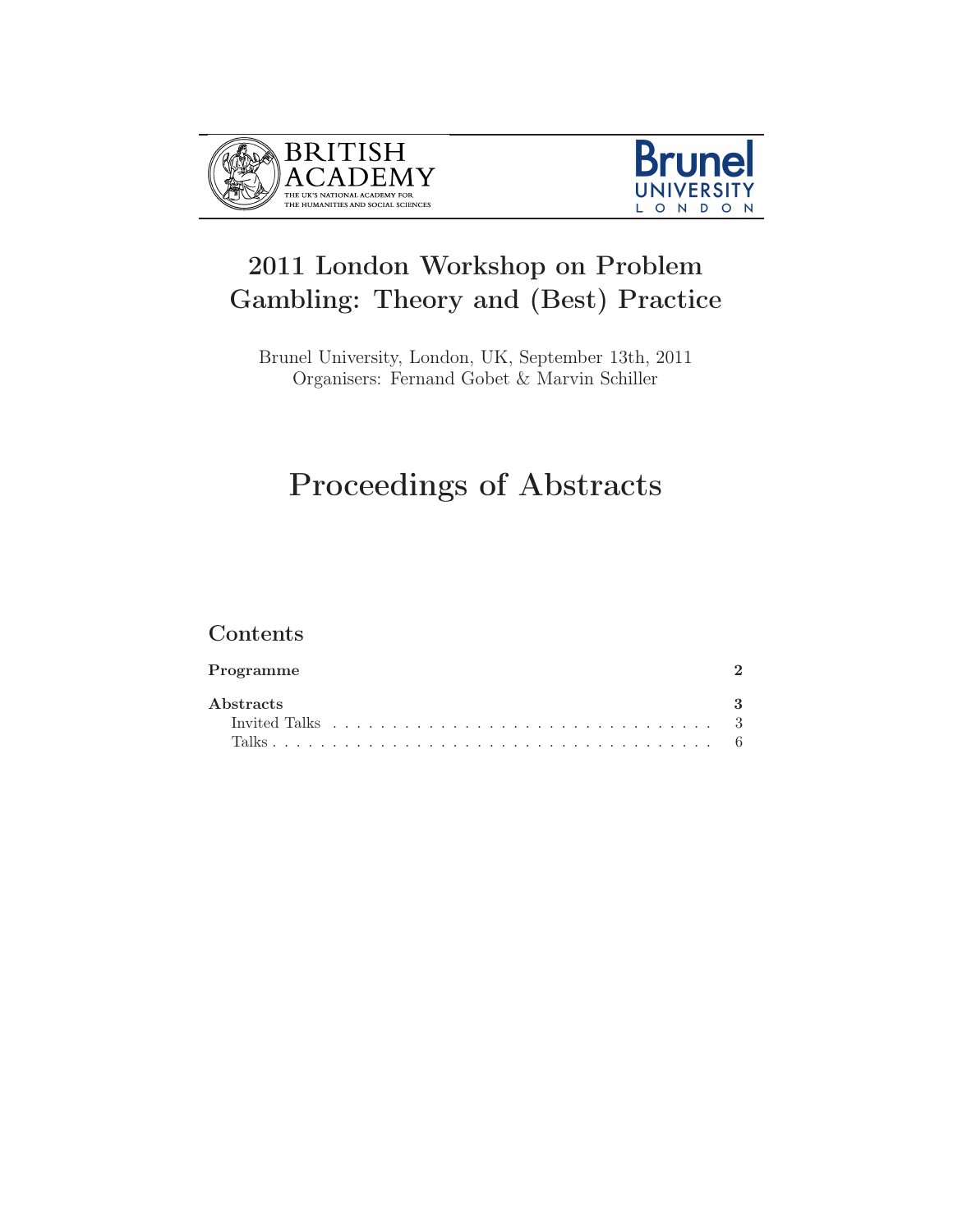## Programme

| $9.00 - 9.30$ am       | Time for arrival, coffee, badges.                                                                                                                                                                                                                                                                                                                             |  |  |  |  |  |  |  |  |  |  |
|------------------------|---------------------------------------------------------------------------------------------------------------------------------------------------------------------------------------------------------------------------------------------------------------------------------------------------------------------------------------------------------------|--|--|--|--|--|--|--|--|--|--|
| $9.25\text{--}9.30$ am | Welcome                                                                                                                                                                                                                                                                                                                                                       |  |  |  |  |  |  |  |  |  |  |
| $9.30 - 10.30$ am      | <i>Invited talk</i>                                                                                                                                                                                                                                                                                                                                           |  |  |  |  |  |  |  |  |  |  |
|                        | Henrietta Bowden-Jones & : Cognitive distortions in<br>pathological gamblers: A research overview                                                                                                                                                                                                                                                             |  |  |  |  |  |  |  |  |  |  |
| $10.30 - 11.00$ am     | Coffee break                                                                                                                                                                                                                                                                                                                                                  |  |  |  |  |  |  |  |  |  |  |
| $11.00 - 12.10$ am     | Session 1: Player Behaviour & Cognition (Session Chair:<br>Adrian Scarfe)                                                                                                                                                                                                                                                                                     |  |  |  |  |  |  |  |  |  |  |
|                        | Luke Clark, Rosanna Michalczuk & Henrietta Bowden-Jones:<br>Impulsivity and cognitive distortions in pathological gamblers<br>attending the UK National Problem Gambling Clinic                                                                                                                                                                               |  |  |  |  |  |  |  |  |  |  |
|                        | Guillermo Campitelli & Craig Speelman: The role of<br>overconfidence on problem gambling                                                                                                                                                                                                                                                                      |  |  |  |  |  |  |  |  |  |  |
|                        | Jim Fearnley, Michelle Gray, Margaret Blake, Heather<br>Wardle & Meera Balarajan: An exploration of machine features<br>and player behaviour during individual gaming sessions (30)<br>minutes)                                                                                                                                                               |  |  |  |  |  |  |  |  |  |  |
| $12.10 - 1.30$ pm      | Lunch break                                                                                                                                                                                                                                                                                                                                                   |  |  |  |  |  |  |  |  |  |  |
| $1.30 - 2.30$ pm       | <i>Invited talk</i>                                                                                                                                                                                                                                                                                                                                           |  |  |  |  |  |  |  |  |  |  |
|                        | Mark Griffiths: Technological trends in gambling: Is be-<br>havioural tracking the way forward?                                                                                                                                                                                                                                                               |  |  |  |  |  |  |  |  |  |  |
| $2.30 - 3.30$ pm       | Session 2: Tools & Technology (Session Chair: t.b.a.)                                                                                                                                                                                                                                                                                                         |  |  |  |  |  |  |  |  |  |  |
|                        | <b>Juemin Xu:</b> Hot hand fallacy or gambler's fallacy, or both                                                                                                                                                                                                                                                                                              |  |  |  |  |  |  |  |  |  |  |
|                        | <b>Anssi Airas:</b> Tool for responsible games                                                                                                                                                                                                                                                                                                                |  |  |  |  |  |  |  |  |  |  |
|                        | Marvin Schiller & Fernand Gobet: Cognitive models for<br>problem gambling                                                                                                                                                                                                                                                                                     |  |  |  |  |  |  |  |  |  |  |
| $3.30 - 4.00$ pm       | Coffee break                                                                                                                                                                                                                                                                                                                                                  |  |  |  |  |  |  |  |  |  |  |
| $4.00 - 5.20$ pm       | Session 3: Prevalence, Prevention and Treatment (Session<br>Chair: Mark Griffiths)                                                                                                                                                                                                                                                                            |  |  |  |  |  |  |  |  |  |  |
|                        | Daniel Rhind: Do you want to bet? The prevalence of<br>problem gambling amongst athletes in the United Kingdom                                                                                                                                                                                                                                                |  |  |  |  |  |  |  |  |  |  |
|                        | Adrian Scarfe: Promoting successful treatment for problem<br>gamblers                                                                                                                                                                                                                                                                                         |  |  |  |  |  |  |  |  |  |  |
|                        | David Burns: Reduction of social isolation in people "at<br>risk" of problem gambling within the rural Australian central<br>Victorian community of Maryborough, with a particular focus<br>on women 55 years and over using an Integrated Health<br>Promotion model<br>Anthony Franklin: Responsible gambling - A perspective<br>from a pathological gambler |  |  |  |  |  |  |  |  |  |  |
| $5.20 - 5.30$ pm       | Closing session                                                                                                                                                                                                                                                                                                                                               |  |  |  |  |  |  |  |  |  |  |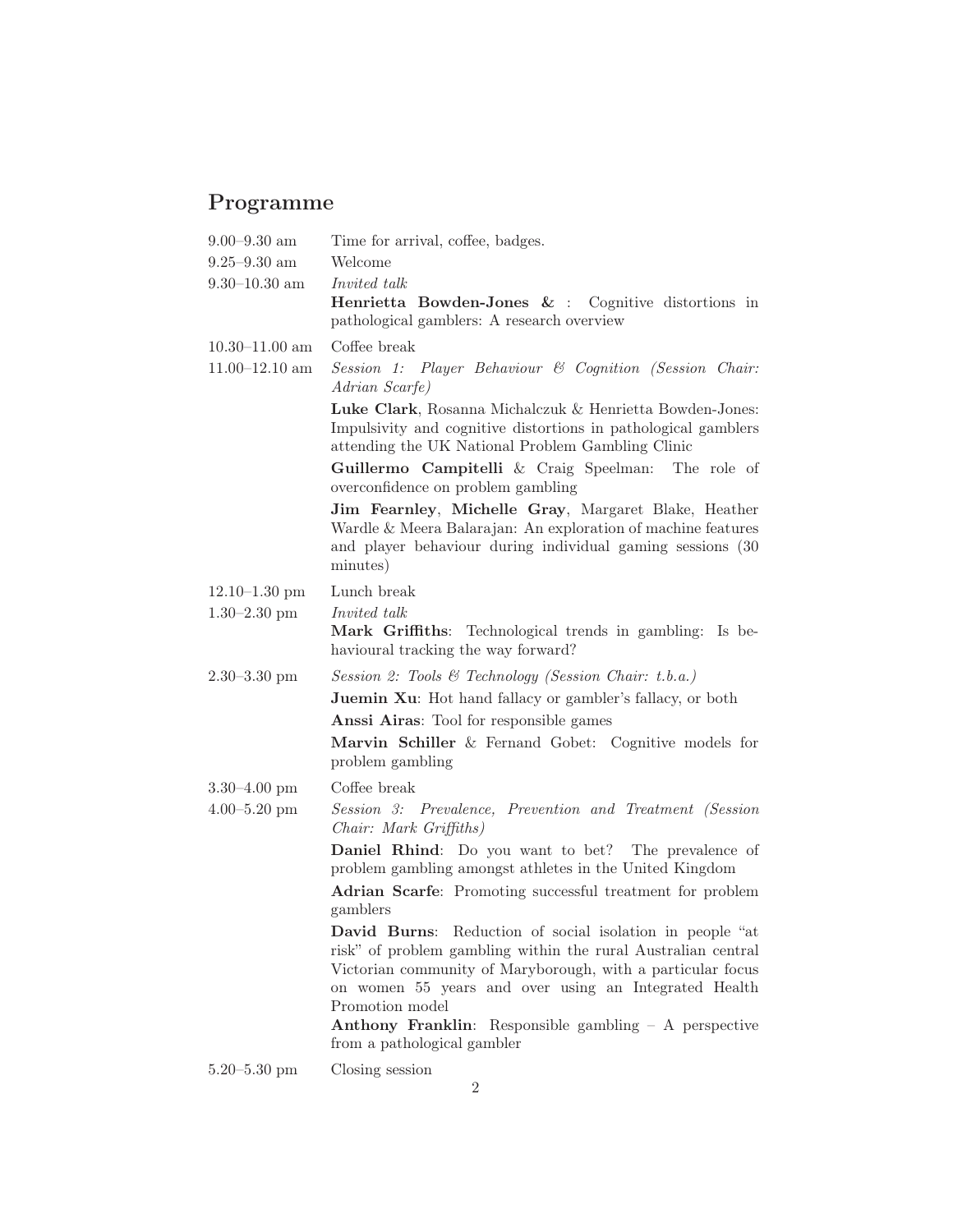## Invited Talks – Abstracts

### Cognitive Distortions in Pathological Gamblers: A Research Overview

Dr. Henrietta Bowden-Jones Imperial College & National Problem Gambling Clinic, London, UK

The talk will focus on commonly observed cognitive distortions in pathological gamblers and give an overview of the different types outlined by international researchers in the field. I will then focus on impulsivity and cognitive distortions in the processing of chance, probability and in skill by outlining our recently published research ( Psychological Medicine 2011 00, 1-11) conducted at the National Problem Gambling Clinic, the first National Health Service in the country to treat pathological gamblers.

#### Dr. Henrietta Bowden-Jones MRCPsych, BA (Hons), DOccMed, MD (Imperial)

Dr Henrietta Bowden-Jones is a consultant psychiatrist working in the field of substance misuse and addiction. She is an Honorary Senior Lecturer in the Division of Neurosciences at Imperial College and is the current co-recipient of a MRC ( Medical Research Council) grant in the area of decision-making and impulsivity.

Within the NHS she is the Director of the National Problem Gambling Clinic (Central North West London NHS Foundation Trust) as well as running an inpatient ward for alcohol and drug detoxifications in central London.

In 2008 she founded the National Problem Gambling Clinic, based in London,the first NHS multidisciplinary treatment centre for problem gamblers which has been inundated by hundreds of referrals since its opening. Henrietta also runs the UK Problem Gambling Research Consortium, a group of 12 researchers from Imperial, Cambridge, Oxford and UCL collaborating on different research projects within the National Problem Gambling Clinic.

She is the Royal College of Psychiatrists' spokesperson on Problem Gambling as well as being a current elected member of the Executive Committee Addictions Faculty at the Royal College of Psychiatrists.

She held the post of elected Finance Officer for the Addictions Faculty at the Royal College of Psychiatrists for the period 2006-2010. Henrietta is a member of the Government's Responsible Gambling Strategy Board since 2009 advising on prevention, research, treatment and education and a member of the Board's Prevention Panel.

Having completed her medical degree and her psychiatric training she spent some years with Imperial College researching the effects of alcohol on the brain.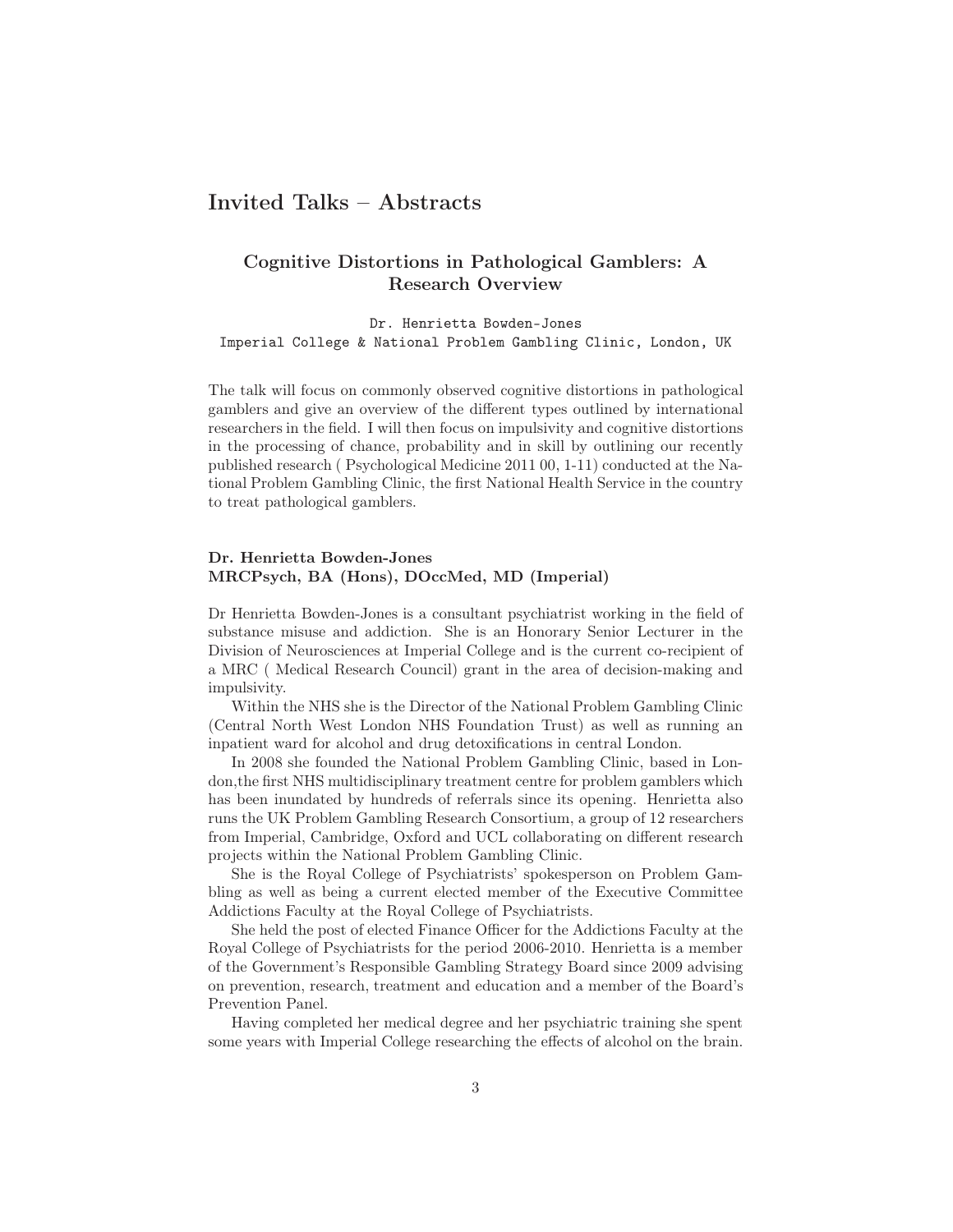She was awarded an MD for her work, her doctorate thesis is on Ventromedial Prefrontal Cortex Dysfunction in Alcohol dependency. Decision-making is one of her areas of interest in neuroscience.

One of her roles on the Royal college executive committee is to be the link person to the Faculty of occupational Medicine. She has collaborated with the Faculty on guidelines for managing substance misuse in the workplace and has been a member of a separate working group advising occupational physicians on alcohol misuse at work. She is advisor to London Underground on alcohol and drugs misuse and works closely with their Alcohol and Drug assessment unit in London, carrying out assessments on their staff.

In her charity work she is a Trustee of Sporting Chance Clinic, a high profile addiction charity which helps top sportsmen and women in the UK in their fight against drugs, alcohol and gambling.

## Technological Trends in Gambling: Is Behavioural Tracking the Way Forward?

Dr. Mark Griffiths, Professor of Gambling Studies International Gaming Research Unit, Nottingham Trent University, UK

Technology has changed the nature of gambling practices over the last decade and is continuing to do so. This paper briefly overviews what I believe are the ten most notable changes and trends that the gambling studies field is witnessing as a consequence of the impact of technology. The talk briefly examines and review the psychological implications concerning the: (i) feminization of remote gambling, (ii) increase in numbers of digital natives, (iii) increase of empirical research into remote gambling (particularly internet gambling, (iv) increase in mobile gaming, (v) increase in technological advertising and marketing of gambling, (vi) increase in gambling via social networking sites, (vii) increase in gambling convergence and cross-fertilization of technologies, (viii) emergence of new type(s) of problem gambling,  $(ix)$  increase in online help and therapy for problem gamblers, and (x) increase in use of behavioural tracking data. The talk will concentrate on the use of behavioural tracking technologies and evaluate the positives and negatives and the implications for problem gambling screening tools and the development of tools for player protection.

#### Professor Mark Griffiths BSc, PhD, CPsychol, PGDipHE, FBPsS, FRSA

Dr. Mark Griffiths is a Chartered Psychologist and Professor of Gambling Studies at the Nottingham Trent University, and Director of the International Gaming Research Unit. He is internationally known for his work into gambling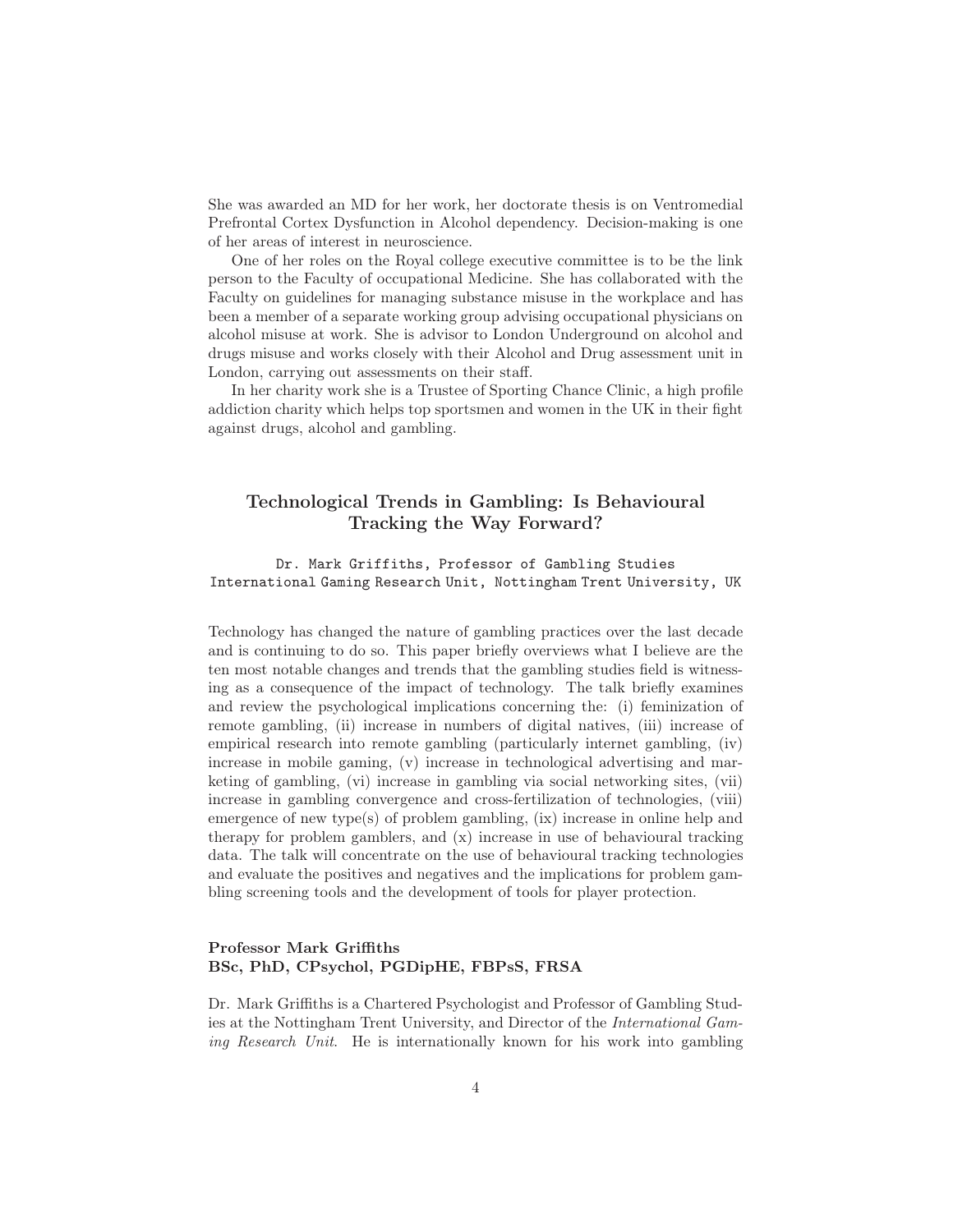and gaming addictions and has won many awards including the American 1994 John Rosecrance Research Prize for "outstanding scholarly contributions to the field of gambling research", the 1998 European CELEJ Prize for best paper on gambling, the 2003 Canadian International Excellence Award for "outstanding contributions to the prevention of problem gambling and the practice of responsible gambling"' and a North American 2006 Lifetime Achievement Award For Contributions To The Field Of Youth Gambling "in recognition of his dedication, leadership, and pioneering contributions to the field of youth gambling". His most recent award is the 2009 Research Award from the US National Council on Problem Gambling. He has published over 300 research papers, three books, over 65 book chapters, and over 1000 other articles. In 2004 he was awarded the Joseph Lister Prize for Social Sciences by the British Association for the Advancement of Science for being one of the UK's "outstanding scientific communicators". His most recent awards are the 2006 Excellence in the Teaching of Psychology Award by the British Psychological Society and the British Psychological Society Fellowship Award for "exceptional contributions to psychology".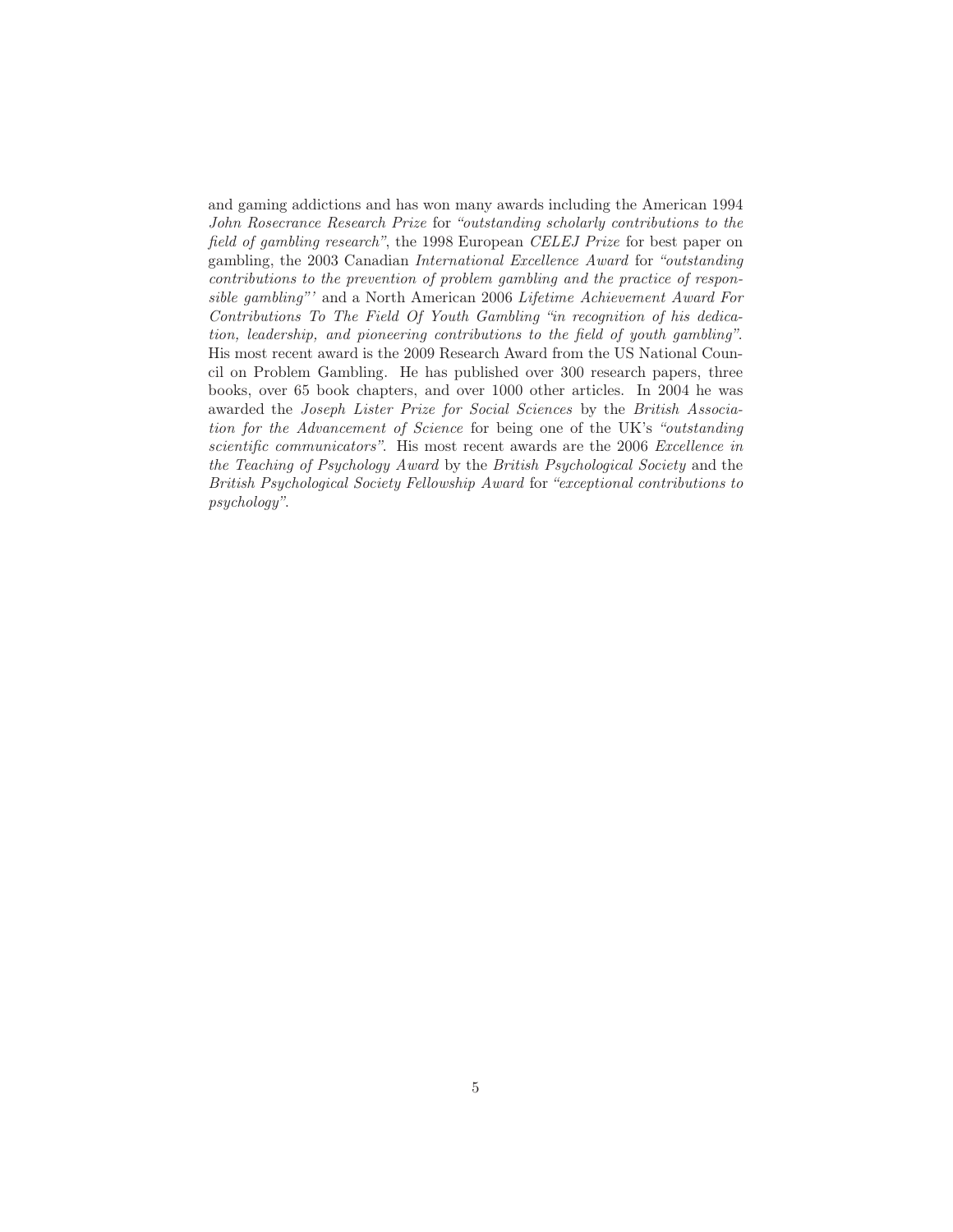## Talks – Abstracts

## Impulsivity and cognitive distortions in pathological gamblers attending the UK National Problem Gambling Clinic

Luke Clark, Rosanna Michalczuk (Cambridge), Henrietta Bowden-Jones (Imperial) Behavioural and Clinical Neuroscience Institute, Department of Experimental Psychology, University of Cambridge, UK

Gambling is a widespread form of entertainment that becomes harmful, and potentially addictive, in some individuals. I will present data from the National Problem Gambling Clinic in London, the first (and only) NHS treatment service for problem gambling in the UK, launched in 2008. We are using a combination of self-report questionnaires, co-morbidity profiling, and neurocognitive assessment to measure facets of impulsivity, and to explore their relationship with the distortions of skill, probability and randomness that characterise the immediate cognition of problem gamblers. In a comparison of 30 pathological gamblers (PG) and 30 controls, the PG group displayed elevated impulsivity (UPPS-P) on several facets, with particularly strong effect sizes on Urgency, the tendency to be impulsive in positive or negative mood states (positive urgency, Cohen's  $d=1.427$ , negative urgency  $d=1.784$ ). Impulsive choice was observed on a state measure of delay discounting, and the preference for immediate rewards over larger delayed rewards on theat measure was highly predictive of the level of gambling distortions (on the Gambling Related Cognitions Scale). I will also present preliminary data using the 11C-raclopride ligand with positron emission tomography, to measure dopamine neurotransmission in pathological gamblers. In conclusion, problem gambling is associated with increases in multiple aspects of impulsivity, with the most robust effects in mood-related impulsivity (urgency) and delay discounting, and delay discounting in particular is associated with the distorted cognition that is characteristic of the problem gambler.

#### The role of overconfidence on problem gambling

Campitelli, Guillermo & Speelman, Craig School of Psychology and Social Science, Edith Cowan University, Australia

One of the several variables that were proposed to account for problem gambling is overconfidence. In the context of gambling overconfidence is the belief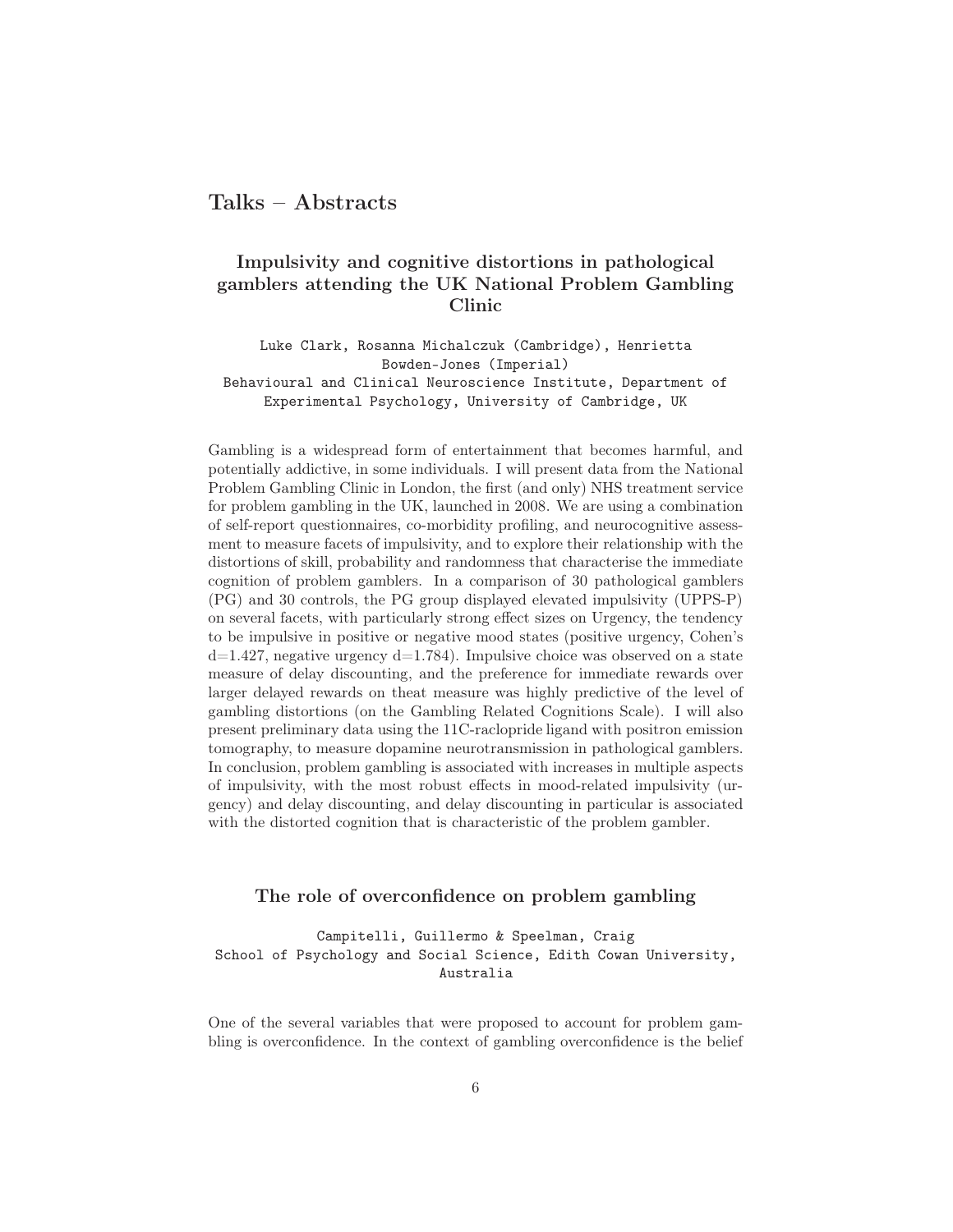that one can increase the probability of winning, and the belief that the probability of a win, having been increased, is greater than it really is (Goodie, 2005). Some studies have found that problem gamblers are more overconfident than non-problem gamblers (Goodie, 2005; Camchong et al., 2007). In this presentation we propose that overconfidence in gambling is acquired by extended experience in a field. This proposal builds upon Shanteau's (1992) account of overconfidence in experts, that emphasises task characteristics. An experiment will be presented in which the participants show the hard-easy effect (i.e., overconfidence assessing low probabilities and underconfidence assessing high probabilities; Lichtenstein  $\&$  Fischhoff, 1977) in a domain in which they have some degree of expertise (i.e., geography). However, overconfidence for low probabilities disappeared in a domain in which participants are aware that their expertise is close to zero (i.e., chess). We will discuss the role of overconfidence in problem gambling, and whether interventions aiming at reducing overconfidence would be successful.

### An exploration of machine features and player behaviour during individual gaming sessions

Jim Fearnley<sup>1</sup> & Michelle Gray<sup>2</sup>, Margaret Blake, Heather Wardle & Meera Balarajan <sup>1</sup>Responsible Gambling Fund, London <sup>2</sup>National Centre for Social Research, London

The Responsible Gambling Fund (RGF) has commissioned NatCen to research the links between the structural features of gaming machines and consumer behaviour. This work represents one of three inter-related research projects commissioned by RGF, designed to gain a better understanding of the interplay between terrestrial machines distribution, structural features, and gambler behaviour, in the interests of identifying factors that might minimise gamblingrelated harm.

As far as possible RGF-RGSB will provide an updated overview of work it has commissioned on machines research to date, and a summary of RGF-RGSB's work in general terms. The specific study to which NatCen's presentation refers has been designed to explore what goes on within gaming sessions, considering the individual and the environment in which gambling takes place. The research has two main phases:

- 1. Scoping, during which relevant research will be brought together, and the views of subject experts and industry representatives sought.
- 2. Empirical data collection.

NatCen's presentation will focus on the empirical data collection which includes two elements: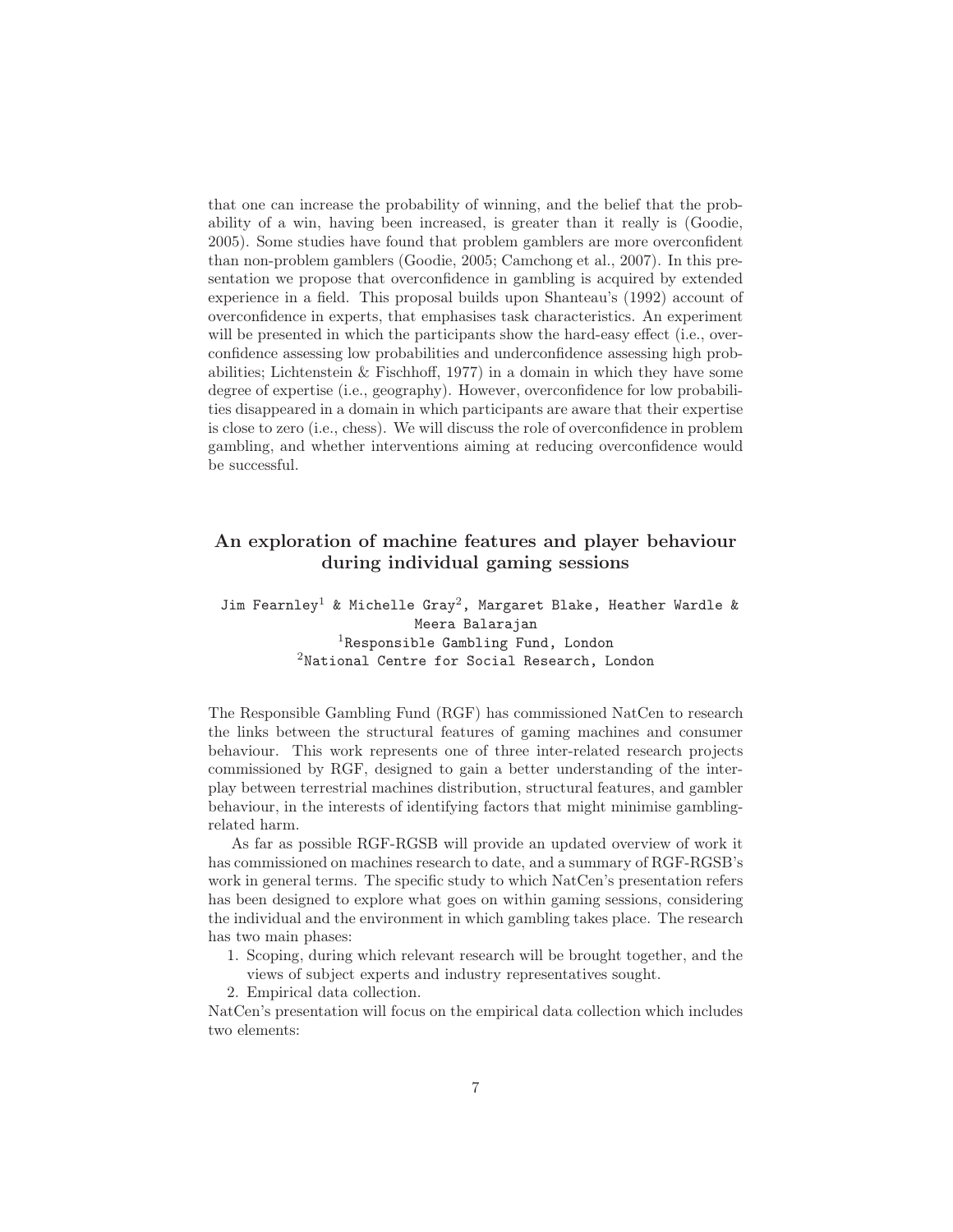- The use of overt observation within a range of gambling venues to gain an understanding of what goes on during gaming sessions in terms of choice of and use of machines including structural features, spending, interaction with others etc.
- Video-recording of participants while they play machines in a controlled setting. The participant and interviewer will review the video footage together to explore the how the player interacted with the particular structural features of the machines.

We face a number of challenges, such as the development of a strong relationship with industry stakeholders, and ethical issues regarding player consent, payment to support observed gambling, and incentives for participation. These will be discussed during the presentation.

#### Hot hand fallacy or gambler's fallacy, or both

#### Juemin Xu University College London

The hot hand fallacy says people expect good or back luck to continue. The gambler's fallacy says people expect good or back luck to turn. If you believe the former, you should bet more after a streak of winning, and bet less after a streak of losing. If you believe the latter, you should do the opposite. My research shows that gamblers increase the bet after either winning or losing, and the bet increases more when they lose. This may imply that people may selectively apply either fallacy to justify their behaviours. This tendency persists in various games including horse racing, football, poker, roulette, fruit machine, etc. The research is based on the complete gambling history of 1,025 online gamblers in one gambling house from 1 Jan 2010 to 31 Dec 2010.

#### Tool for responsible games

#### Anssi Airas RAY - Finnish Slot Machine Association

For over the last four years, two Finnish game operators Raha-automaattiyhdistys (RAY) and Veikkaus Oy have been using a special tool for evaluating games in the Finnish gaming market. The tool creates a profile of those features in a game that can be considered problematic for the potentially vulnerable players.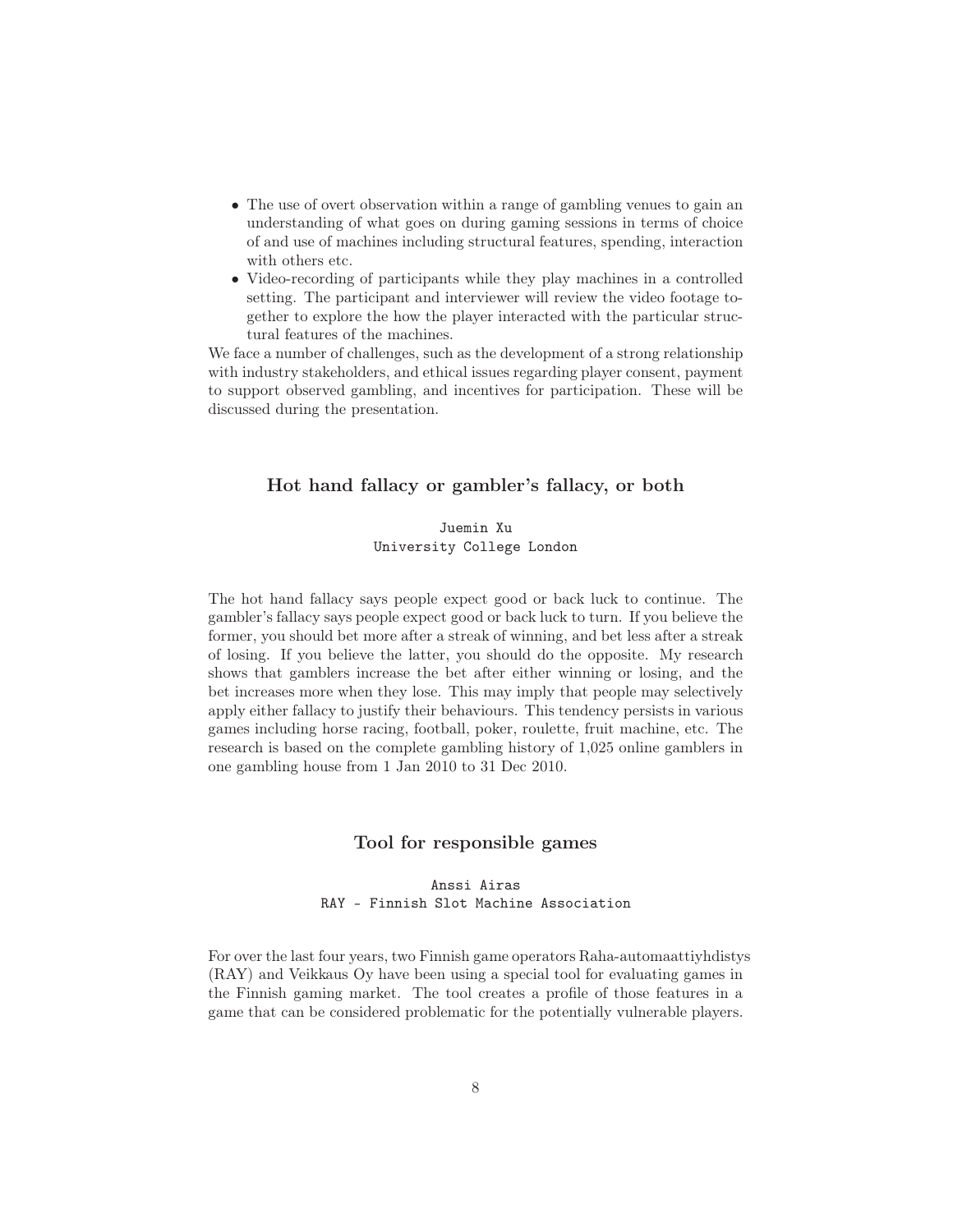The Tool for Responsible Games is based on a typology of the risk factors of gambling, from the perspective of the players, created in 2003-4 by two Finnish professors Jukka Heikkilä and Juha Laine.

The tool is implemented already into early stage of the game development process, where the specifications are still easily adjustable. It helps to draw the attention to the crucial features and gives an overview of the game's qualities.

The tool makes it possible to compare essential features of different games. It consists of 50 indicators that are divided under 9 main sectors. The indicators are given a value, mostly equally balanced, but in certain cases more weight is put on indicators, that are considered more significant.

As the end result, a profile of the game under analysis is created, based on the values of the 9 main sectors. Comparisons between games can be made although the significance and role of some features might be debatable. From this point of view, the tool leaves some room for some reasonable interpretation that might be needed in some special cases. Vice versa, it is a tool for professionals, so it also requires great proficiency and knowledge from those who carry the results into practice, both from the operators and authorities.

#### Cognitive models for problem gambling

#### Marvin Schiller & Fernand Gobet Brunel University

Recent research on problem gambling highlights the role of various factors that are believed to play a role in the development of problem gambling. This includes individual factors and predispositions (e.g. impulsivity), beliefs and biases of players, as well as the role of (misleading) cues from the environment. A precise theoretical model of the underlying mechanisms, however, remains a challenge. Here we address this challenge via computational cognitive models based on the cognitive architecture CHREST. Cognitive Modelling is a powerful tool for the development and exploration of theories of human cognition and behaviour. We aim to study and simulate (pathological) gambling activity in the context of established theories on human information processing and learning. For this purpose the CHREST architecture, which was developed as a computational model for human perception, learning, memory, and problem solving was extended with a model for associative affective learning. We present work on modeling the Iowa Gambling Task, one of the most well-studied paradigms for investigating gambling in the context of decision-making and emotions. The modelling of fruit machine playing is illustrated via a model for the near win effect. Finally, we discuss the prospects of further cognitive modelling work for investigating problem gambling.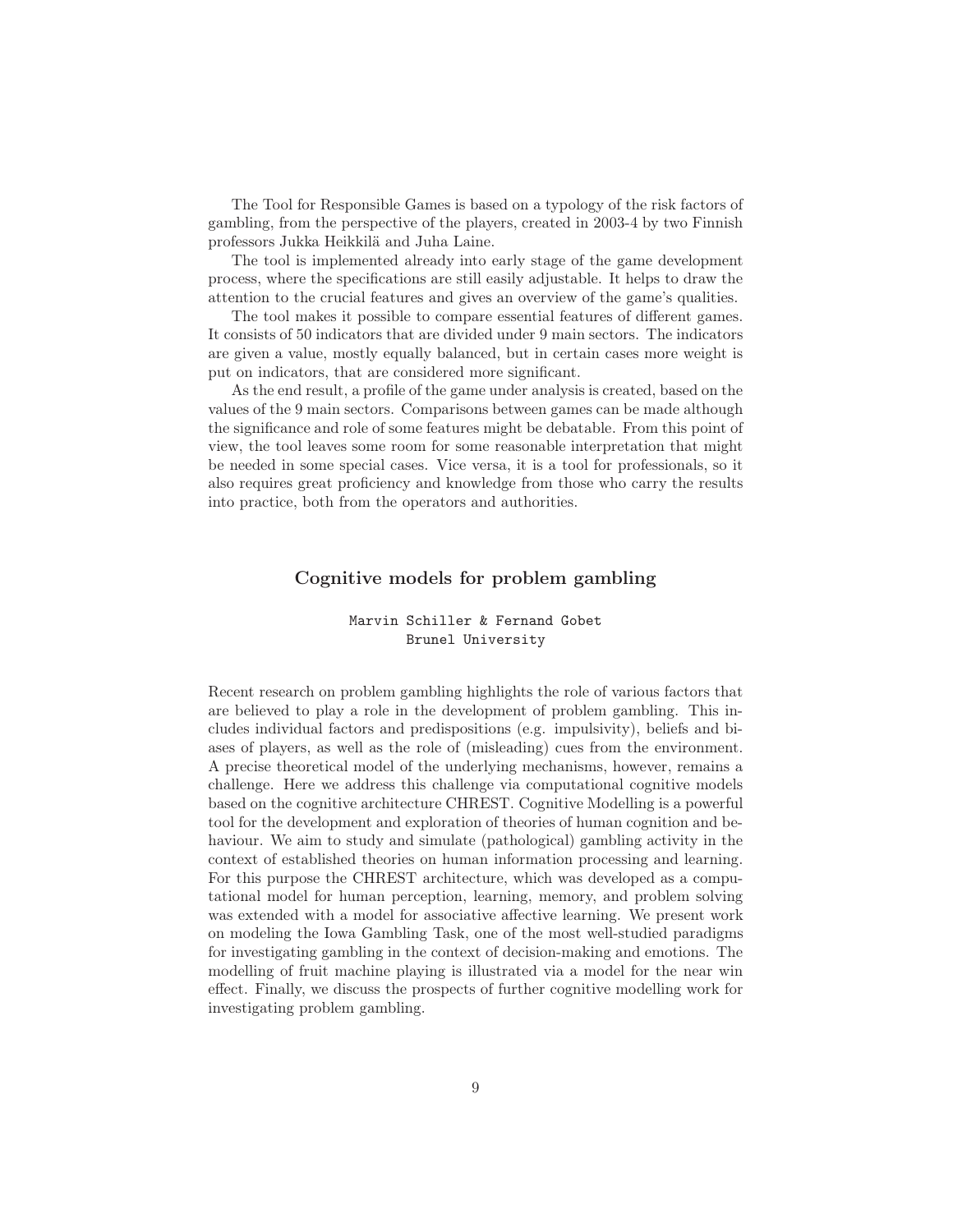## Do you want to bet? The prevalence of problem gambling amongst athletes in the United Kingdom

Daniel Rhind Brunel University London

Objective – Recent high profile cases have emphasized key issues related to gambling in sport. Two specific concerns have been identified. The first relates to athletes becoming addicted to gambling. The second refers to fraudulent practices whereby athletes are involved in betting on events in which they are participating. The present research represents the first study of gambling amongst athletes in the United Kingdom.

Method – A sample of 1050 athletes from a range of sports and competitive levels has been collected. Participants completed a questionnaire comprised of the Problem Gambling Severity Index as well as items related to demographic information and fraudulent practices.

Results – High levels of problem gambling were identified relative to the general UK population. Males from team sports with higher amounts of disposable income were highlighted as being at particular risk.

Conclusions – The importance of addressing this issue in sport is considered along with possible directions for future theory, research and practice.

#### Promoting successful treatment for problem gamblers

Adrian Scarfe GamCare London

Gambling is a complex and multidimensional activity that cuts across gender, race, class and cultural divisions in society. Recognising this complexity and the fact that the British Gambling Prevalence Survey 2010 reported a rise in problem gambling has important implications and challenges for the future delivery and direction of treatment in the UK.

This paper will take a broad approach to promoting successful problem gambling treatment by framing it in its public as well as clinical context. Drawing upon clinical material from the counselling work at GamCare, this paper will argue that a narrow focus or emphasis upon a single intervention approach is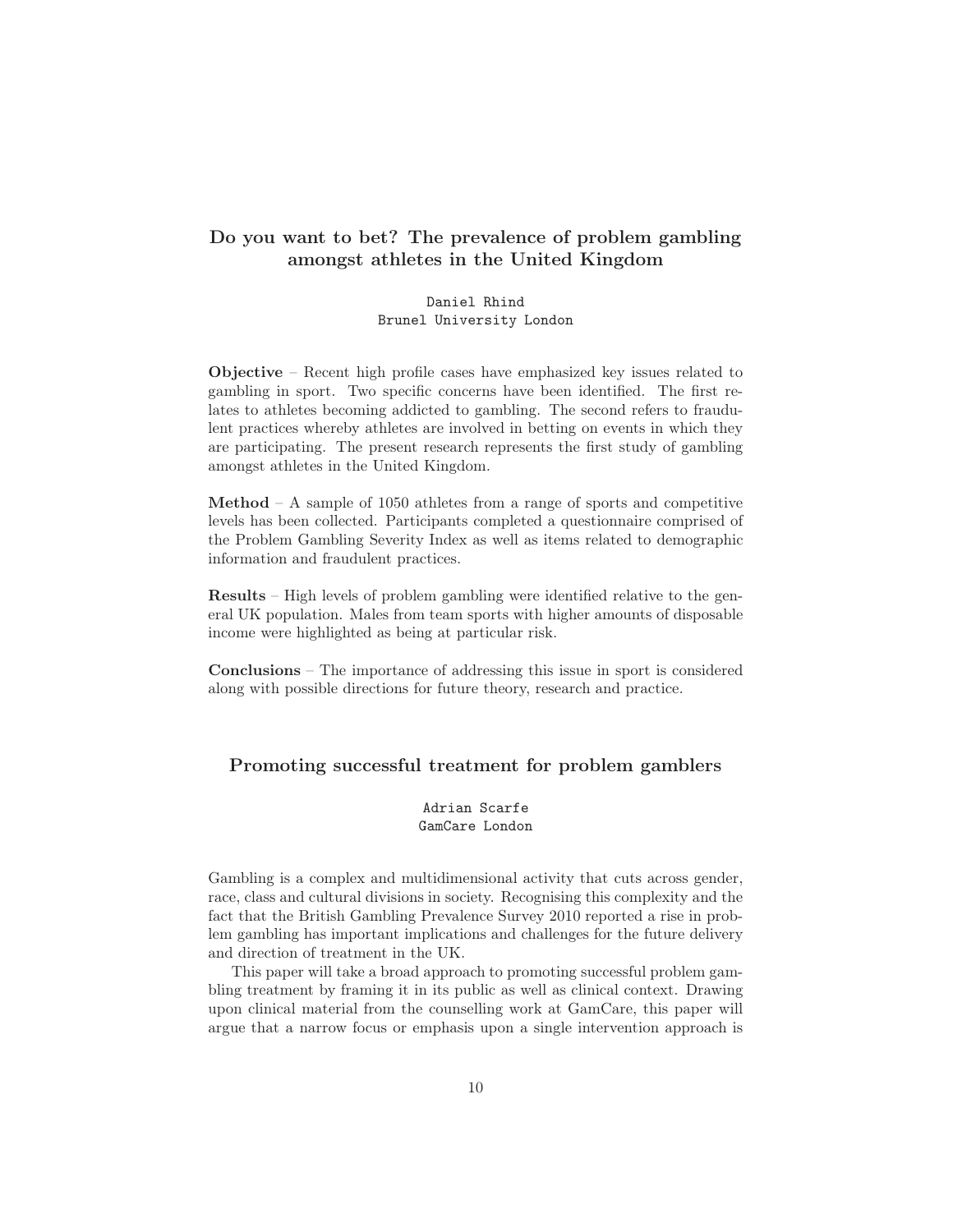likely to be of limited value to many gamblers whose problems may have different contexts and conditions. Rather successful treatment is best served by a multifaceted perspective that can take in to account and integrate the many factors that may come together to cause someone to develop a gambling problem.

#### Executive CV

Adrian Scarfe is the Head of Clinical Training at GamCare. He was responsible for pioneering the first national problem gambling helpline and national treatment services for problem gamblers and their families in the UK. An experienced and innovative clinician, trainer, consultant and communicator he has developed an integrative approach, with a psychodynamic orientation, to working with problem gamblers addressing key issues such as how to effectively engage problem gamblers in the therapeutic process and the interplay between conscious and unconscious processes in gambling behaviour. This approach has been presented to clinicians, researchers and policy makers in national and international conferences, think tanks and training workshops. He has also advised governments and international NGOs on clinical best practice and benchmarking for effective service provision in the field of problem gambling.

## Reduction of social isolation in people "at risk" of problem gambling within the rural Australian central Victorian community of Maryborough, with a particular focus on women 55 years and over using an Integrated Health Promotion model

David Burns Central Victorian Health Alliance – Primary Care Partnership

Aims & Rationale/Objectives: Reduction of social isolation in people "at risk" of problem gambling within the rural Australian central Victorian community of Maryborough, with a particular focus on women 55 years and over using an Integrated Health Promotion model based on a participatory action research model of enquiry.

Methods: A project officer working with a local service provider representative reference group, worked with the target group using in-depth interviews to collect and aggregate commonalities contributing to social isolation.

#### Principle findings:

• Facilitated and focused group activities created solutions, by the cohort, that generated sustainable alternative options for their broader social inclusion.